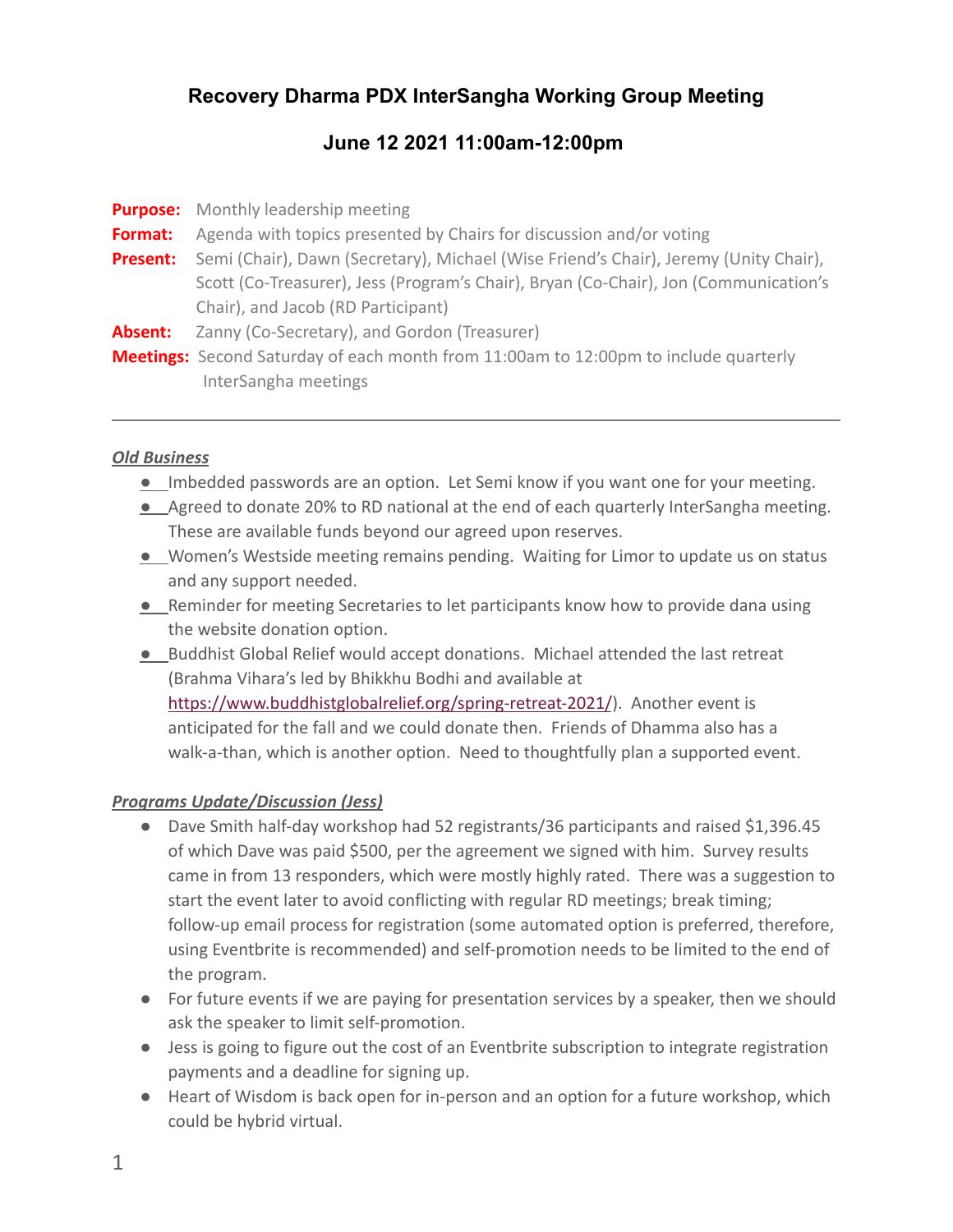## *Wise Friendship Update/Discussion (Michael)*

- Committee met and moving forward with August workshop on Wise Intention. The next meeting is scheduled for June 26<sup>th</sup>.
- Mentorship Meeting is not happening well with respect to participation. Do we want to consider asking group Secretaries to encourage mentorship, which is an integral component of 12 Step Programs? Do we need a promotional script, which could encourage people to reach out to one another?
- Jess suggested that the Wise Friendship Committee consider a 1-hour workshop on how to cultivate mentors. Identify the pain points, like time (1 mentee) and experience (support from Wise Friends). Challenge the community to consider mentorship if they meet some minimum criteria.

## *Unity Update/Discussion (Jeremy)*

- In-person park event went great! There was Karaoke, bocce ball, frisbee, hully hoop, dancing and food.
- Considering a Heart of Wisdom teaching and fellowship event.

### *Treasure's Update/Discussion (Scott)*

- Business checking account has \$1,746.46 and the PayPal account has \$1,846.72 for a total of \$3,593.18.
- Reserves of \$1,000 is prudent, which was further increased to \$1,100 for meeting materials (see below).
- Do we want to consider a retreat, which would bring people in from across the region? A combined Unity and Programs event.
- Ongoing discussion about sending funds to National (20% of what is in excess of reserves).
- Establish an ongoing donation for Brookside Residential Meeting books. Discussion about the importance of providing books for regular meetings. Dawn proposed 5-10 books for Brookside group, which Michael seconded; motion passed with 2 abstentions.
- Another motion by Jeremy to increase the reserves by \$100 (\$25 for Brookside books and \$75 for other RD meeting books) and seconded by Semi; unanimous approval.

### *Chair Update/Discussion (Semi and group)*

- Zoom meetings being bombed, but on a limited basis. Apparently, people are promoting this activity via Twitter. We want to limit this type of harassment for our community members. Suggested that we lock people out of meetings after xx number of minutes and/or remove people from meetings.
- Discussion about Brent (CO RD person visiting Portland) and his efforts around prison and trauma outreach programs.
- Discussion about the importance of community and sending a Portland representative to the annual RD meeting coming up in Florida July 16-18<sup>th</sup>